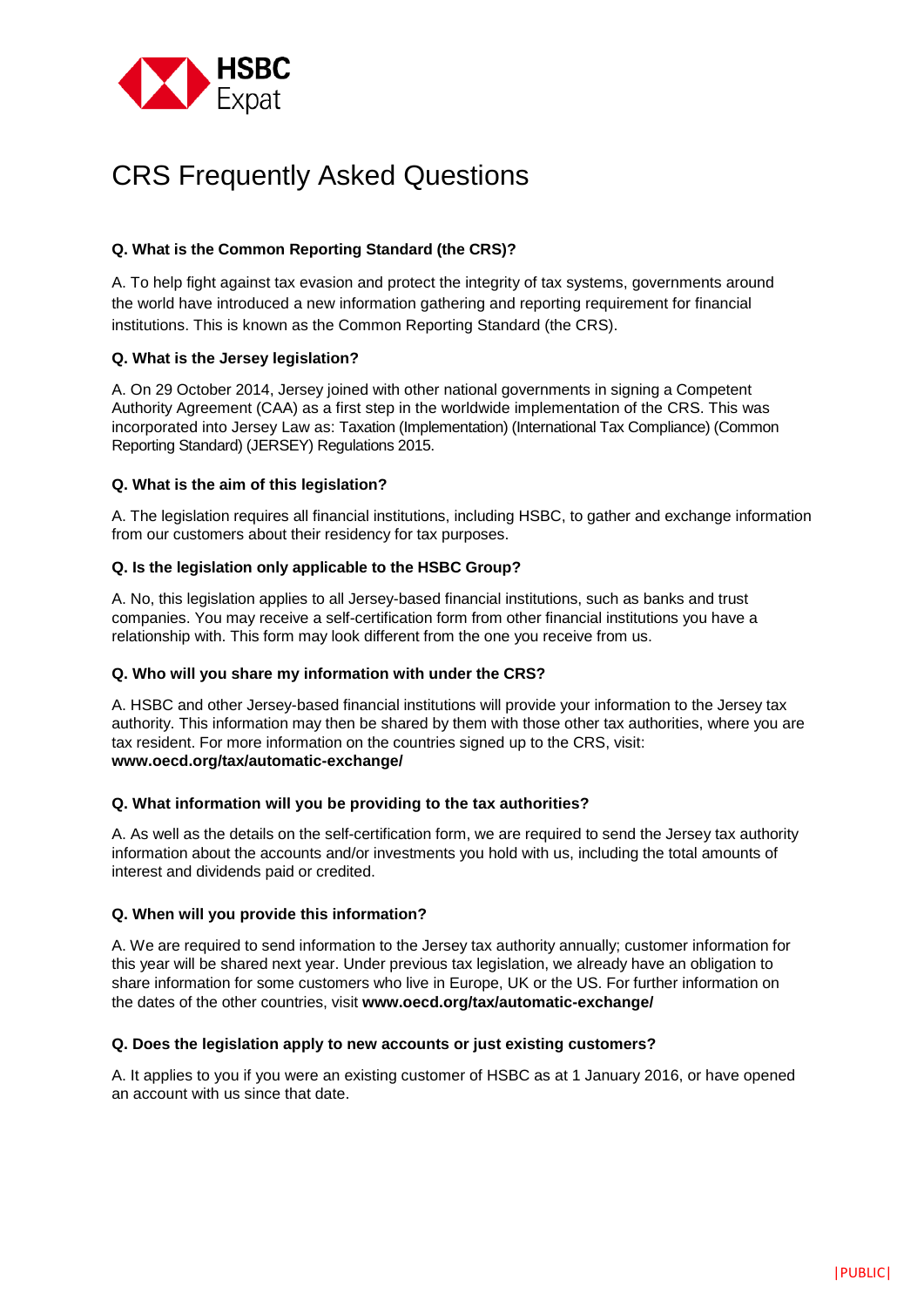## **Q. What is meant by a 'country of tax residence'?**

A. Your tax residency is the country where you live or are registered for tax purposes. Each country has its own rules for defining tax residence, so the definition will depend upon your circumstances. In some cases, you might find you are in a position where, based on the domestic rules of certain countries, you are considered as tax resident in more than one country.

If you are in doubt, you may need to contact a professional tax advisor or your local tax authority for more information on how to determine your tax residency and/or Taxpayer Identification Number. HSBC cannot provide tax advice.

## **Q. What is a Taxpayer Identification Number (TIN)?**

A. A TIN is a combination of letters and/or numbers assigned by the country of residence (or its tax authorities) to identify an individual for tax purposes.

In some countries, this may be a number that is specifically referred to as a TIN, while other countries will use other government issued numbers e.g. a Hong Kong ID Number, National Insurance Number in the UK or a Social Security Number. Some countries, such as Hong Kong, issue both and the OECD will give you guidance on which is the best to use for this purpose. Visit your country page on **www.oecd.org/tax/automatic-exchange/** 

## **Q. Will I need to provide any supporting documents along with my information?**

A. HSBC Expat is required by law to verify the details you have provided as part of your selfcertification. There will be circumstances when we may ask you to provide documentation to confirm where you are tax resident. These include (but are not limited to) where the country of your correspondence address differs from the country of your residential address, when your residential address differs from details we have on file, or when the country of your residential address differs from the country of tax residence you have provided. We will contact you if we need this additional information, or you can provide it now.

## **Q. What type of supporting documents may be requested?**

This will depend upon the information you have confirmed within your self-certification. We may request verification of your residential address, if we do not hold this for the address you have confirmed to us.

We may also ask for evidence of the tax residency you have declared, if the country differs from your residential address. If your country does not issue tax certificates, then a recent Government document (in English or officially translated) is required to prove residency, for example a National Identity Card or visa.

## **Q. Will I receive similar forms in the future?**

A. Only if we do not hold a valid self-certification form for you or if your circumstances change, i.e. you move to another country. Then you will be required to provide us with an updated form.

## **Q. The information I have been asked for on the forms is similar to the information I have been asked for under FATCA. Why is this different?**

A. Even if you have already provided information under the United States government's Foreign Account Tax Compliance Act (FATCA), you may still need to provide additional information for the CRS, as these are different regulations with different requirements.

FATCA is US Law and requires financial institutions to identify US Persons and report in line with local FATCA regulations, based on citizenship. The CRS requires financial institutions to identify the tax residency of all our customers and, in most cases, report information on customers who are tax resident outside of the country where they hold their accounts.